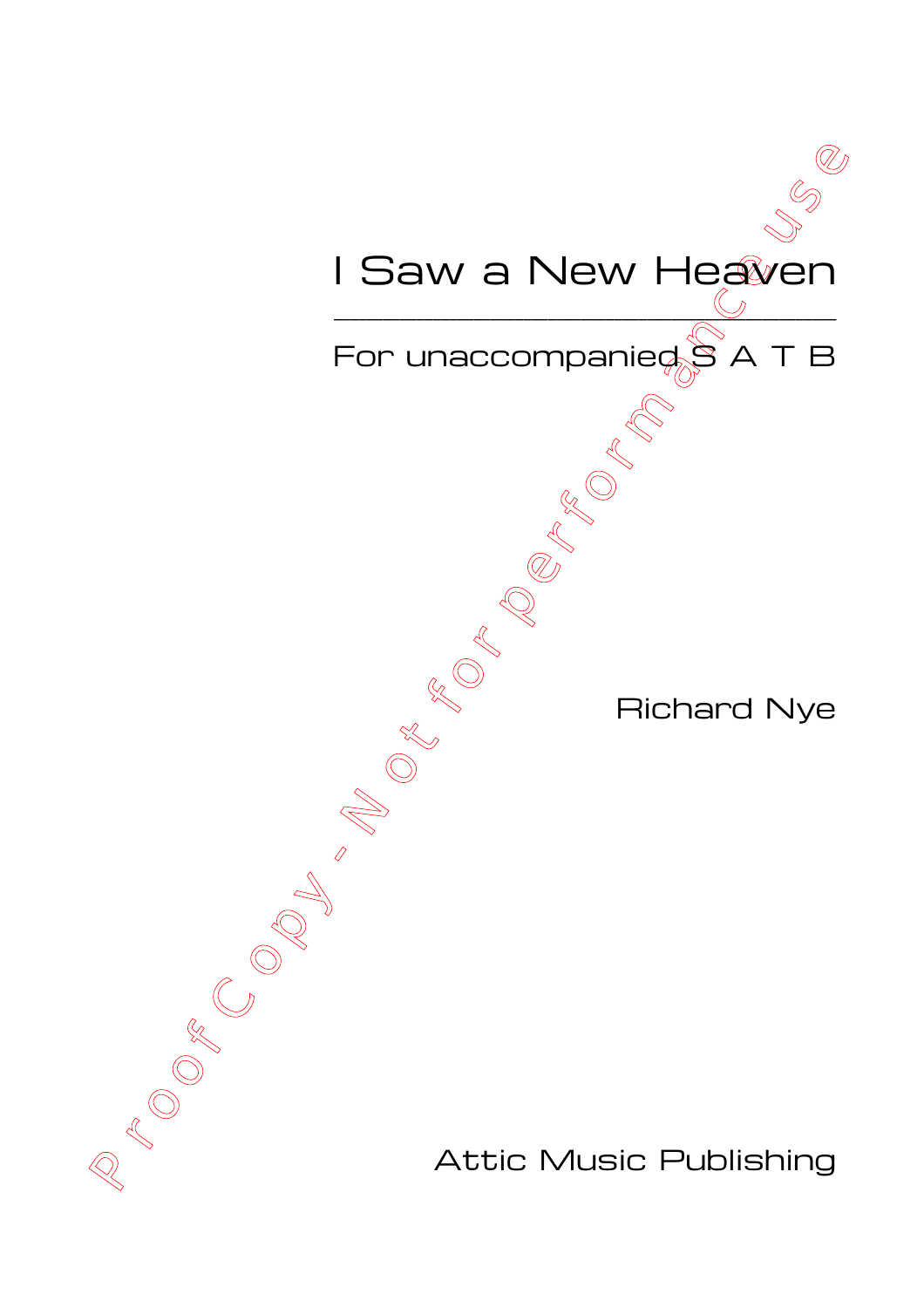## I Saw A New Heaven

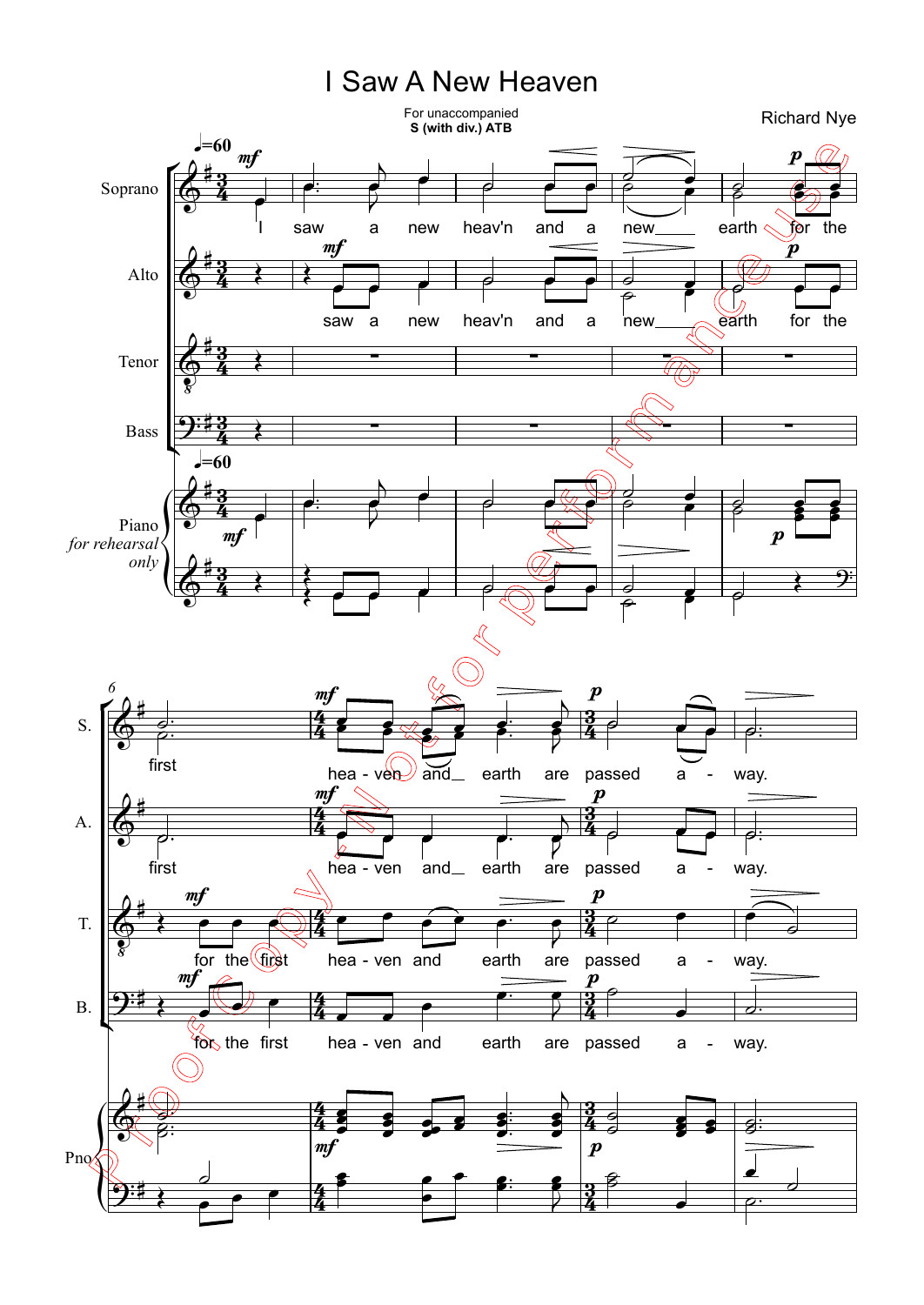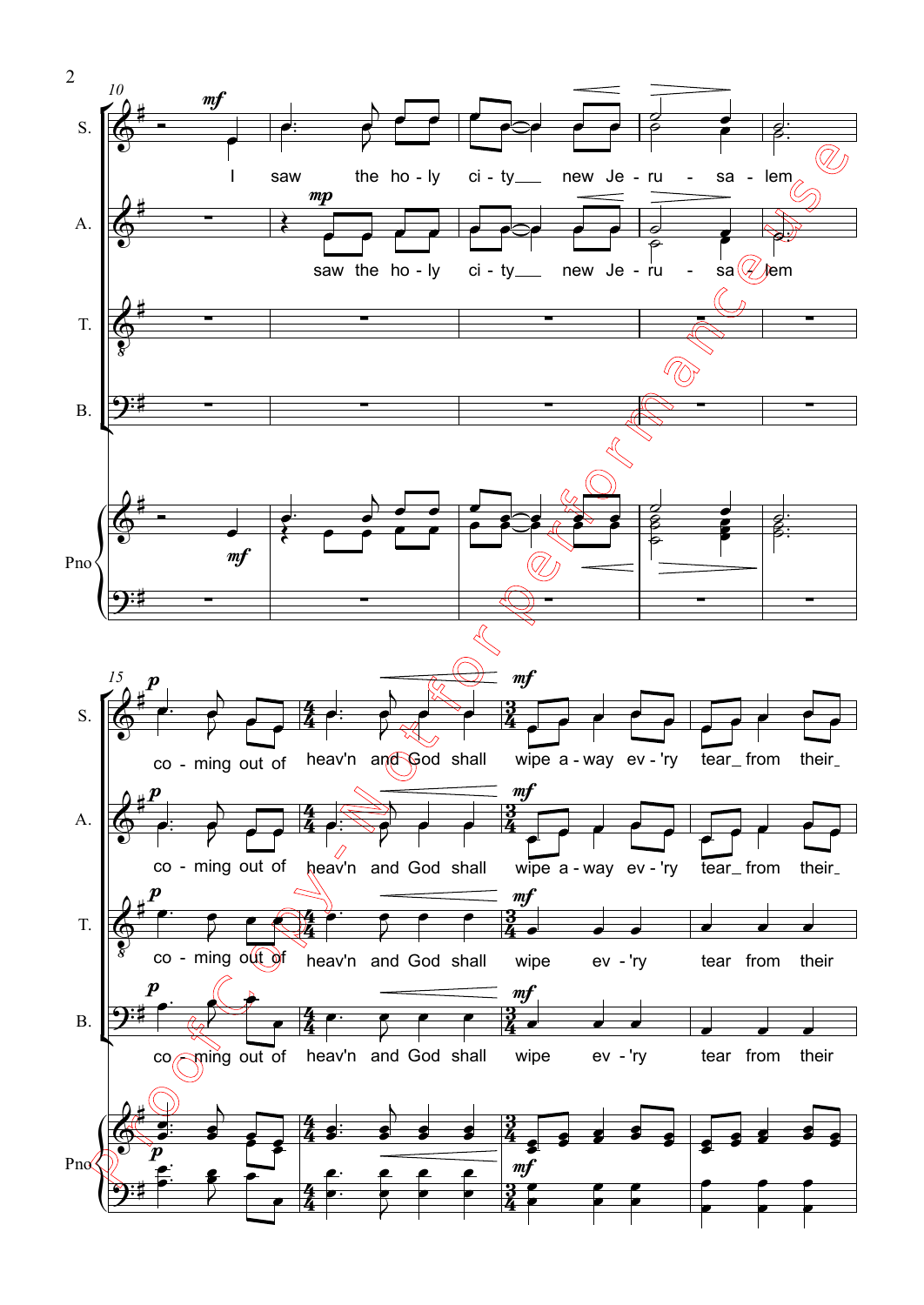